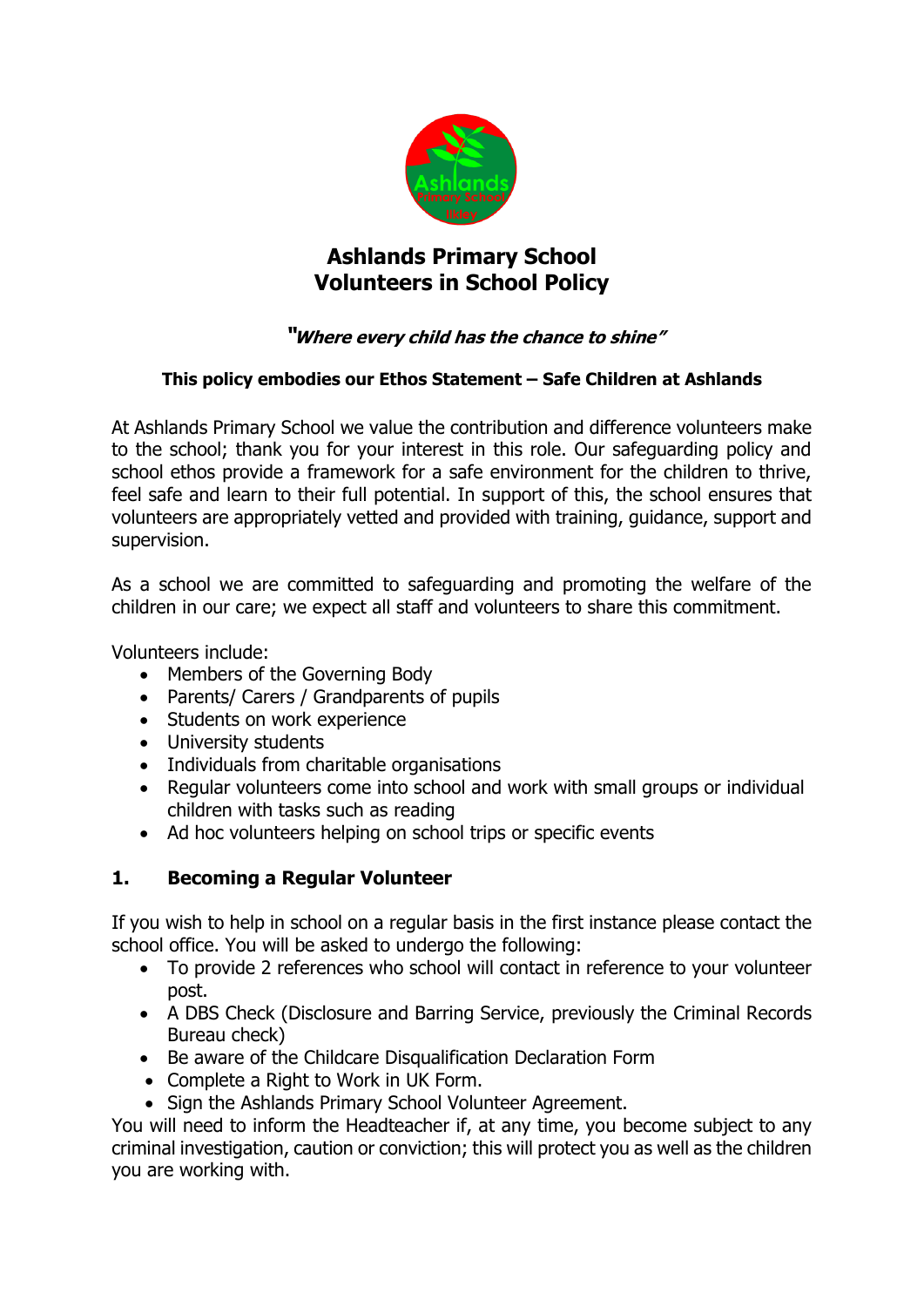You may also be invited to attend Safeguarding training offered by the school, free of charge but within your own time.

# **2. Code of Conduct.**

# **2.1 Sign In**

On arrival at school please report to the School Office and sign in on the Inventry Visitor Management system. The system will issue you with a badge that you should wear whilst on the school premises. Please do this even if you are going straight into class having dropped your child off in the playground as it is important to know who is on the school premises at all times. Please sign out when you leave the school building and return your badge.

# **2.2 Fire Evacuation.**

In the event of the fire alarm sounding please leave the school via the nearest exit and assemble in the playground near the seating area in the middle of the playground. Please make yourself known to a member of the office staff so that they can cross check you against the visitors signing in book.

### **2.3 Use of Mobile Phones.**

The use of mobile phones and other personal electronic devices is not permitted in school and must be switched off whilst on the premises. If you need to make a call or check your messages this must be done off site.

#### **2.4 Confidentiality.**

All volunteers are bound by the Volunteer Agreement, which has a clear statement about confidentiality. Any concerns you have about a child or another adult in school must be directed to the Headteacher and **NOT** with any parent or person outside of school. You may not discuss behaviour or any aspect of a child's learning with anyone other than a member of staff.

#### **2.5 Supervision.**

All volunteers work under the supervision of the class teacher and support staff to which they are assigned, whether in a school setting or on a trip. At all times the Class Teacher retains the responsibility for the children, their behaviour and the activities they are undertaking. Volunteers receive clear guidance from the Teacher they are working with and you are encouraged to seek further guidance in the event of a query or problem regarding the children. You may not visit another class unless requested to do so by the class teacher; please bear in mind you are in school to assist the class teacher and not to be there to help your own child.

Volunteers should only work in public spaces, such as classrooms and corridors. They should not work alone with children in enclosed rooms or accompany children to the toilets.

#### **2.6 Health and Safety**

The school has a Health and Safety Policy. You will be made aware of any safety aspects associated with certain tasks (such as using DT equipment or the kitchen). Please report any obvious hazards to the class teacher or Headteacher.

#### **2.6 Child Protection.**

If you have any concerns about a child, either comments they make, physical markings or behavioural observations please report these concerns to the class teacher in the first instance. If the disclosure or allegation is made about a member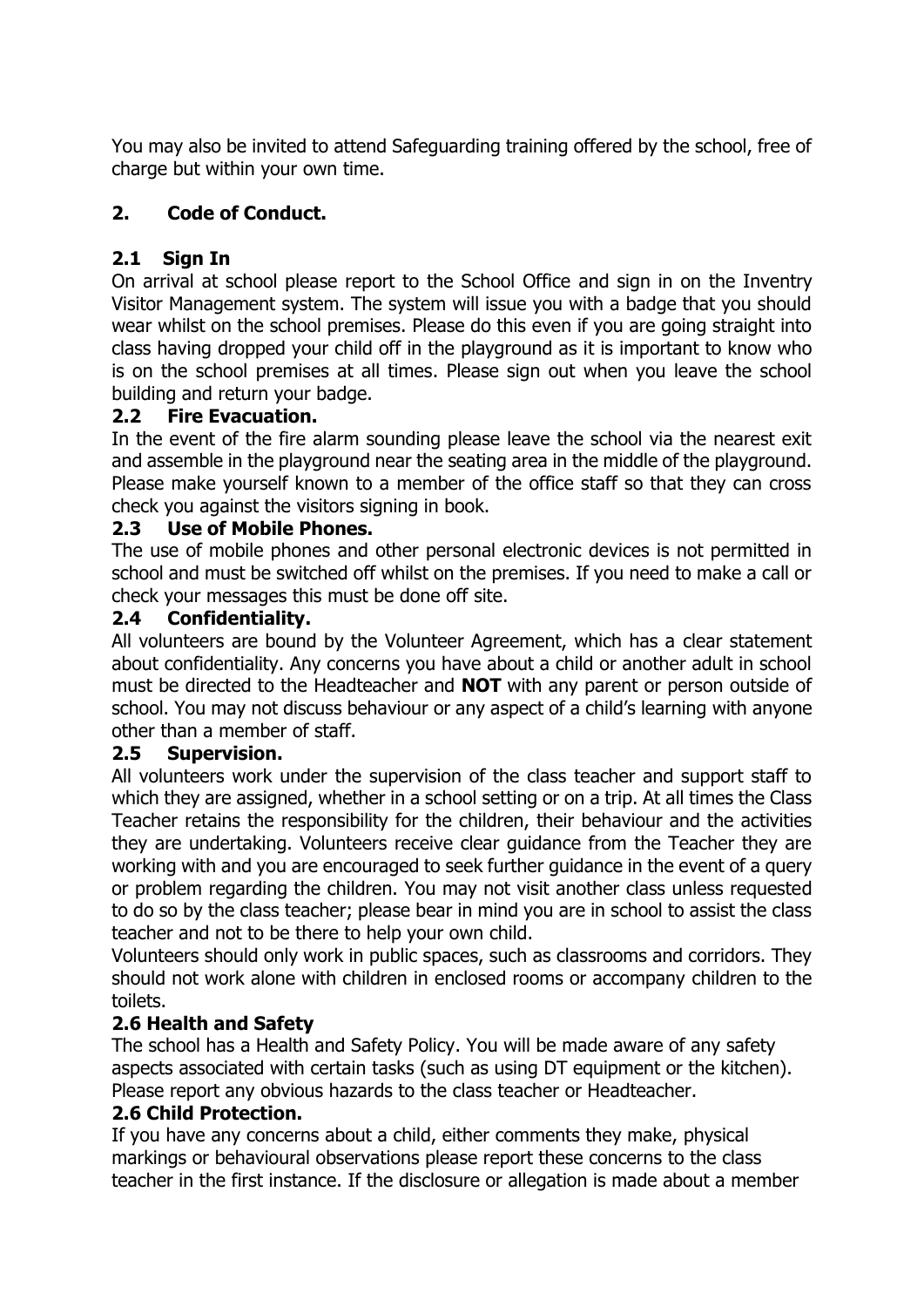of staff, please report this to the Headteacher. If the allegation is about the Headteacher please report to the Chair of Governors. REMOVED NAME OF **GOVERNOR** 

It is extremely important that these channels are followed and you must not discuss any concerns with any parents or persons outside of school.

### **3. Appropriate Behaviour.**

- Please provide a good example and be a positive role model by behaving in a respectful, mature, safe, fair and considered manner at all times.
- You must maintain appropriate relationships with the children based upon mutual trust and respect.
- Avoid being tactile towards pupils, only touch children for professional reasons and where necessary and appropriate for the well-being or safety of the child. Whilst in school this also applies to your own child and those you may know.
- Treat all pupils equally, never build a 'special' relationship or confer favour on any particular pupil. If working with your own child or those you know well, please ensure you treat all pupils in the same professional manner.
- If working on a one to one basis with a child stay in an open area of the school or work in a room where the door is open and you are visible to others.
- Do not discuss or make statements about children, behaviour or activities in school.
- Do not take photographs of any pupils, including your own children. This includes when volunteering on school trips.
- Do not give or receive gifts unless arranged through the school.
- Do not discuss anything you have done or seen whilst in school on any form of social media. This includes making comments on school trips you may have volunteered with.

Adopted by Governing Body: July 2021

#### **The Policy was agreed by the governors:** July 2021

**Review Interval**: Every 4 years

**Next Reviewed:** July 2025